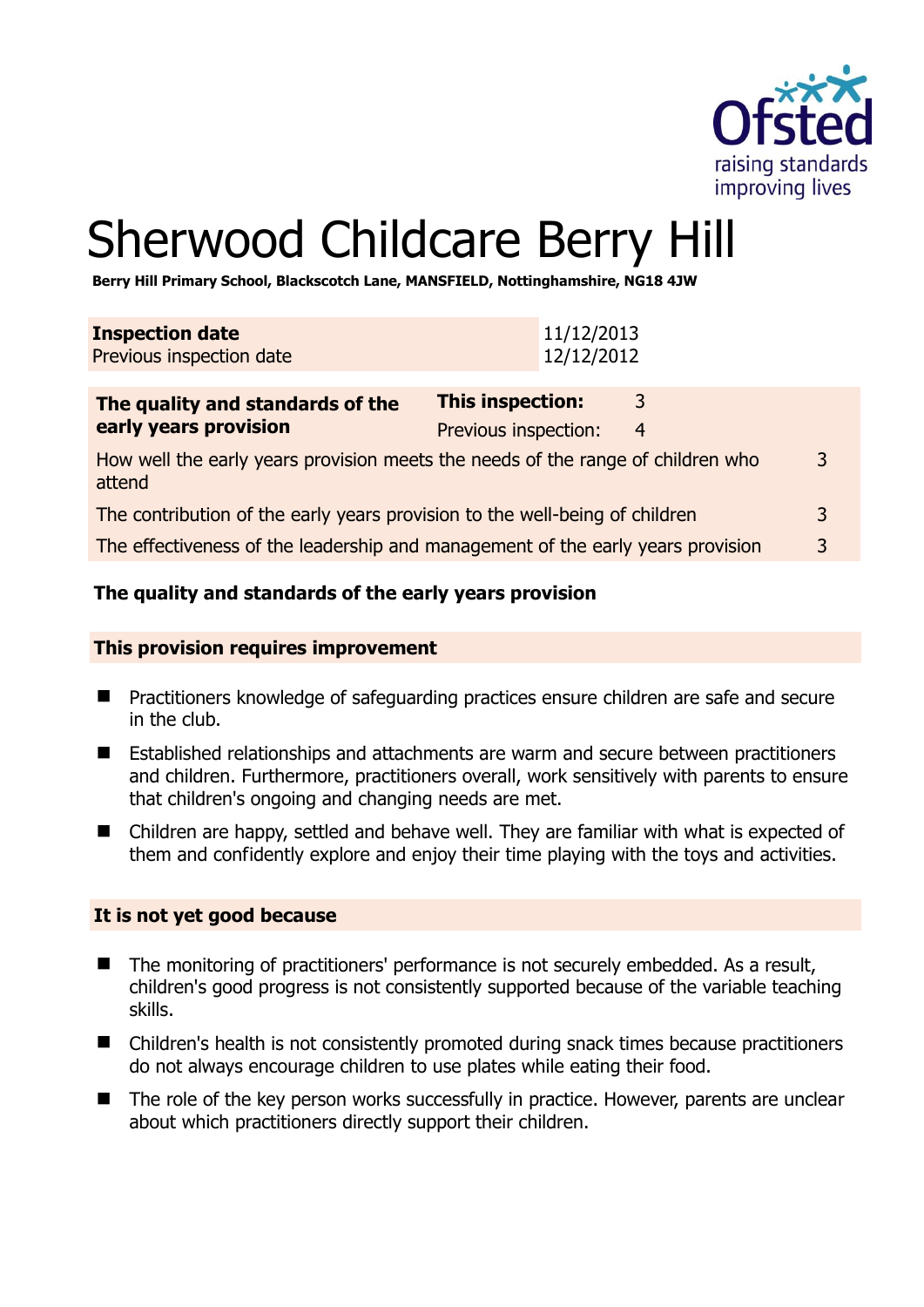## **Information about this inspection**

Inspections of registered early years provision are:

- $\blacksquare$  scheduled at least once in every inspection cycle the current cycle ends on 31 July 2016
- scheduled more frequently where Ofsted identifies a need to do so, for example where provision was previously judged inadequate
- **•** brought forward in the inspection cycle where Ofsted has received information that suggests the provision may not be meeting the legal requirements of the Early Years Foundation Stage or where assessment of the provision identifies a need for early inspection
- **•** prioritised where we have received information that the provision is not meeting the requirements of the Early Years Foundation Stage and which suggests children may not be safe
- scheduled at the completion of an investigation into failure to comply with the requirements of the Early Years Foundation Stage.

The provision is also registered on the voluntary and compulsory parts of the Childcare Register. This report includes a judgment about compliance with the requirements of that register.

## **Inspection activities**

- п The inspector spoke with the manager, practitioners and interacted with the children at appropriate times throughout the inspection.
- The inspector took account of the views of parents as discussed with them during the inspection.
- $\blacksquare$  The inspector completed a joint observation with the manager.

The inspector sampled a selection of documentation, safeguarding procedures, suitability checks, practitioners qualifications and records, behaviour management

 policy, children's records, attendance records, accident records, medication records and sampled written policies.

## **Inspector**

Judith Rayner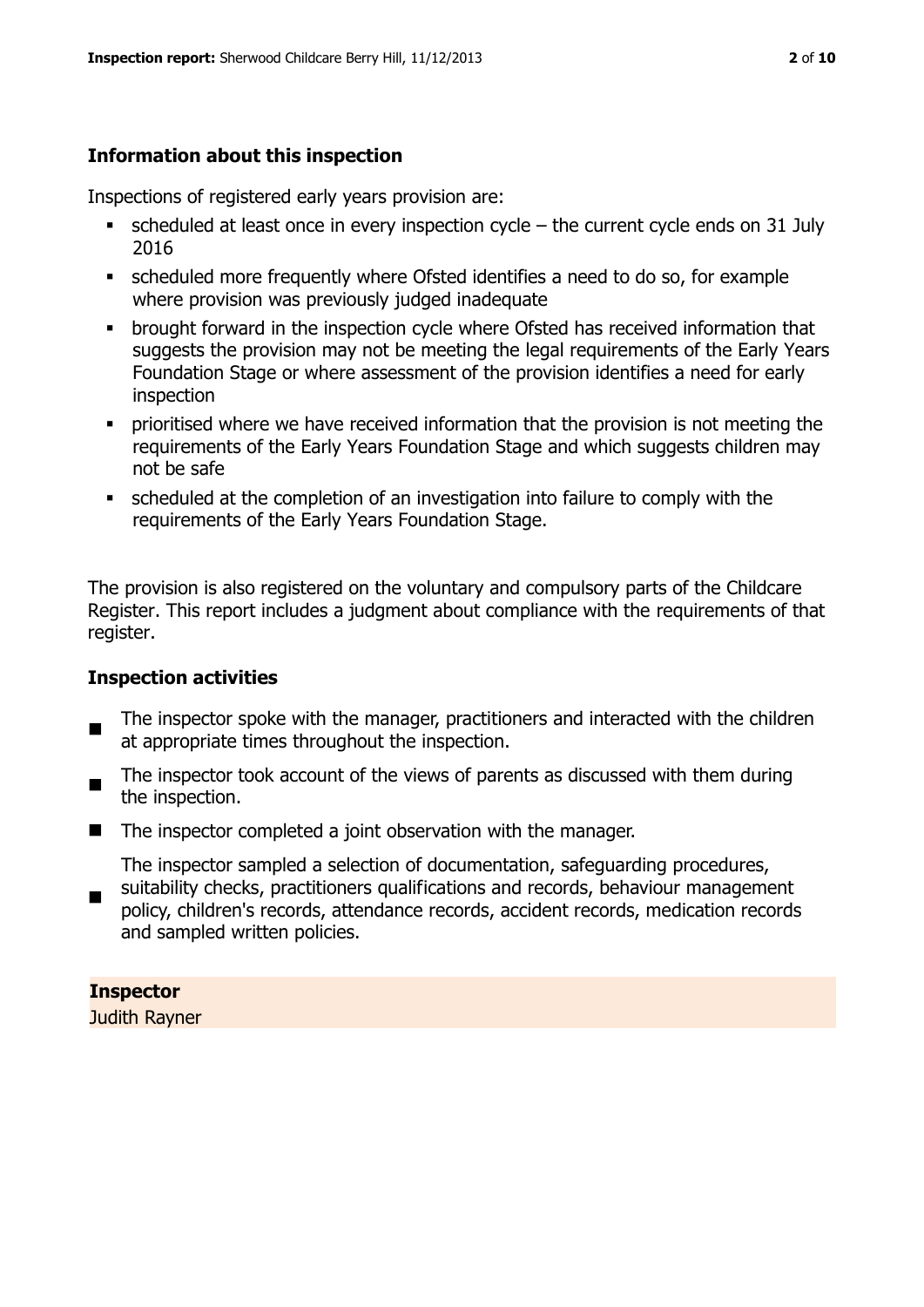## **Full report**

#### **Information about the setting**

Sherwood Childcare Berry Hill was registered in 2010 and is on the Early Years Register and the compulsory and voluntary parts of the Childcare Register. It is situated in a classroom within Berry Hill Primary School, Mansfield in Nottinghamshire and is privately owned. The club serves the children from the school. Children have access to an enclosed outdoor play area.

The club employs three members of childcare staff. Of these, one holds an appropriate early years qualification at level 3, one at level 2 and one is unqualified. The club opens Monday to Friday term time only. Sessions are from 3.20pm until 6pm. Children attend for a variety of sessions. There are currently 57 children attending and of these, there are six who are in the early years age group.

#### **What the setting needs to do to improve further**

#### **To meet the requirements of the Early Years Foundation Stage the provider must:**

**I** improve practitioners teaching skills by robustly monitoring and supervising their performance so that children are consistently supported to make good progress.

#### **To further improve the quality of the early years provision the provider should:**

- $\blacksquare$  promote further the health of children, by providing plates during snack time while children are eating their food
- $\blacksquare$  strengthen the already suitable key person role by highlighting this more to parents so they know who specifically supports their child.

#### **Inspection judgements**

## **How well the early years provision meets the needs of the range of children who attend**

Close links are beginning to be established with the host school, which enables practitioners to plan some play pertinent for individual children, which is overseen by the manager. The manager is a good role model and has a good understanding of child development and successfully implements her teaching skills in her practice. However, the overall teaching skills of the practitioners are variable. This is because they are not as confident and knowledgeable about the seven areas of learning and not as secure in using effective teaching skills. The manager is beginning to flexibly track children's progress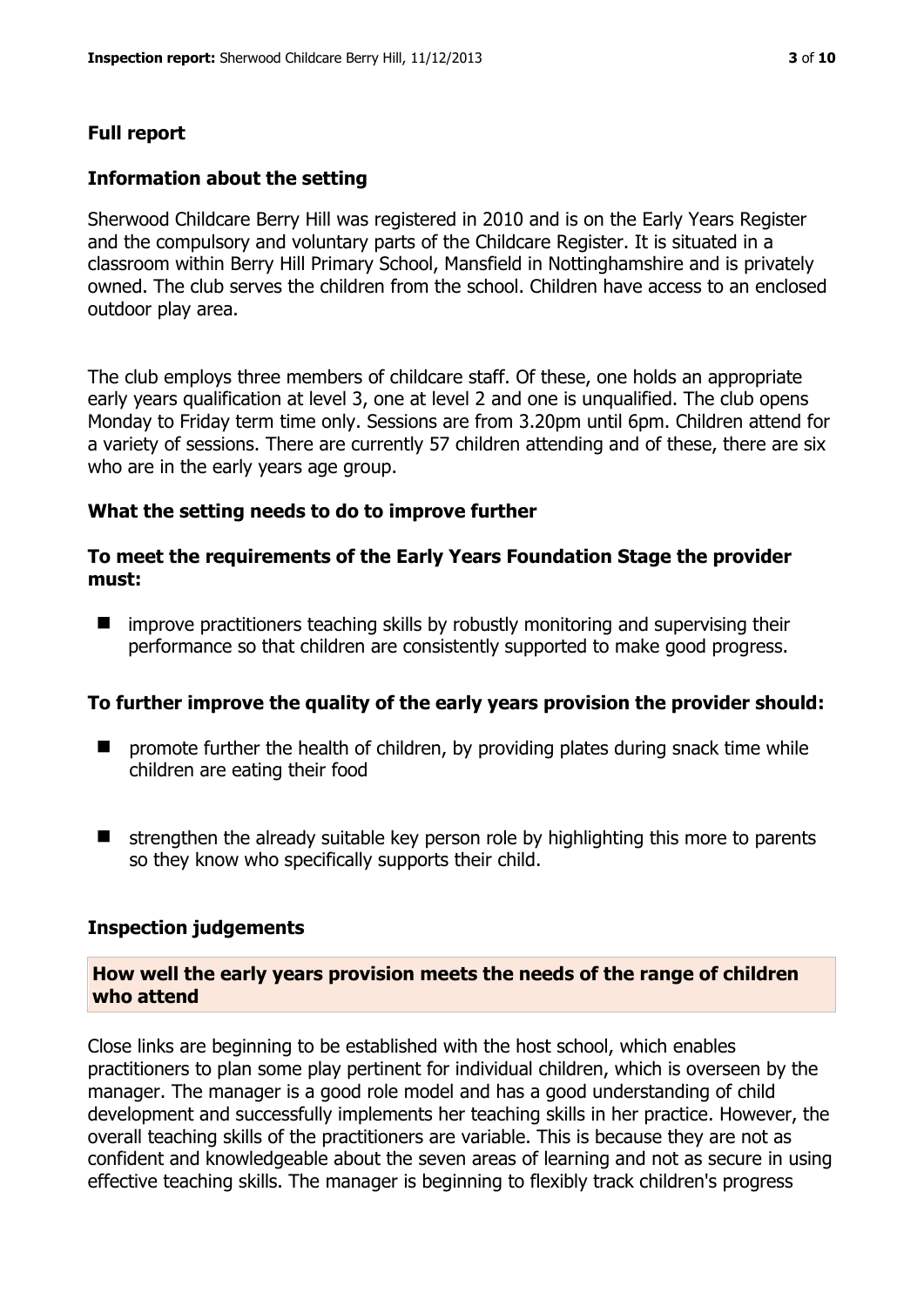although this is not embedded in to practice. As a result, children's progress is not consistently complemented and supported. Practitioners share with parents what their children have being involved in and how they have enjoyed the session. This keeps parents informed of their child's progress and further ideas to continue to support their child's learning at home.

Practitioners offer appropriate levels of care and attention to children. Some practitioners vary in their quality of teaching skills. For example, children explore with puzzles and show interest. However, practitioners do not always ask open-ended questions to encourage children to find certain pieces of the puzzle so the practitioners end up doing this themselves. This also impacts on children not being offered support to extend the activity or engage in other areas of learning. Children enjoy art activities and confidently make choices in their play, such as which colours of paint to use and what tools to make patterns with. They happily explore with varying textures and are able to freely express themselves in their artwork. Some children, however, are not encouraged to extend their learning because practitioners miss opportunities to talk about the changing colours when mixing paints together. Children enjoy construction and produce varying objects that they have creatively made. They describe what they have made and are proud to show off their end product.

Children are engaged, motivated and interested in their play. They confidently decide to initiate their own imaginative play and start building a den. The manager supports children by asking thought provoking questions and encourages them to work out how best to build a den with the resources around. Children eagerly want to have a go and collect cushions, blankets and chairs. They show good levels of control using their large and small physical skills. The manager supports the children physically but also encourages them to try to fix items together by themselves first. Good language skills are used by children because the manager asks appropriate open-ended questions to help children think and problem solve. Children extend the activity once they have secured a den. They seek out whiteboards and make marks, evidencing some clear shapes and letters which they openly describe and talk about. The manager understands the importance of supporting children throughout the activity, sustaining shared thinking as well as encouraging children to have a go. Children are pleased with their end result and what they have accomplished. This is also appreciated by the older children who remark positively on the outcome of the den.

## **The contribution of the early years provision to the well-being of children**

Children are familiar with the routine of the club. They confidently arrive and know to wash their hands before they settle to have their evening snack of pizza, garlic bread and a drink. However, despite the tables being prepared with anti-bacterial spray children's health is not further promoted. This is because they are not always provided with plates to place their food on to prevent food becoming contaminated and promote suitable table manners. Children learn about safety because practitioners gently remind them about sitting on chairs appropriately so they do not fall off and hurt themselves. Children respond well and overall, behave appropriately. Their self-esteem is good and they show appropriate levels of independence as they recognise when they need the toilet and choose which toys and activities they like to play with. The key person system works well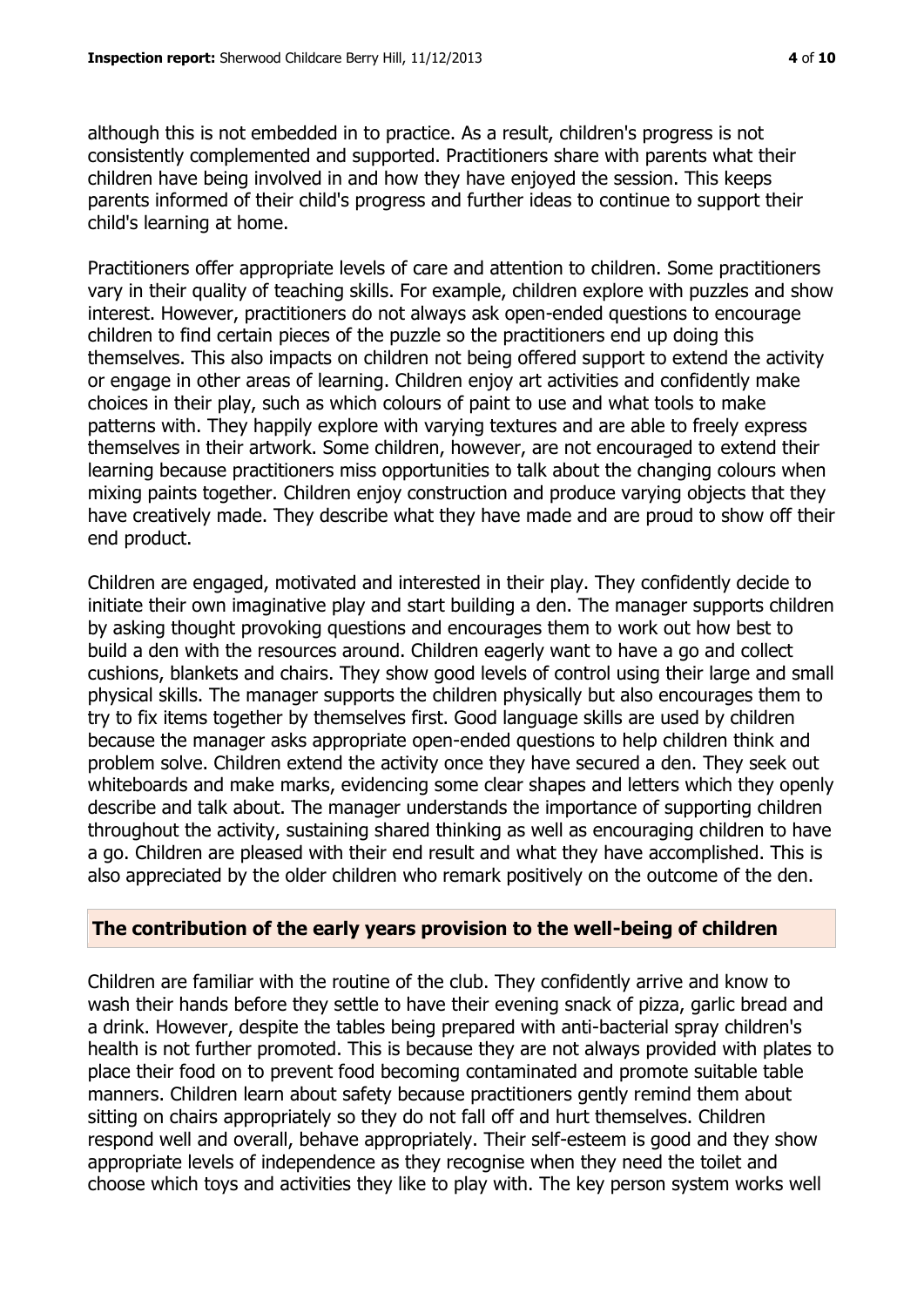in practice because the manager ensures all children's needs are quickly identified and met. However, there is a lack of clarity for parents in having a secure understanding of who the individual practitioners are, in order to strengthen children's next stages in their learning. Overall, parents are verbally informed about how their child is progressing.

Practitioners help children settle quickly during transitional times by providing toys and activities that the children are interested in. They seek information from parents about their child before their child starts and link with teachers to plan further activities. Younger children particularly enjoy the company of adults. For example, they show confidence in making decisions and informing practitioners about the colour of paint they wish to use during art activities. Older children further enhance their already secure friendships as they play cooperatively during art activities and play games outside. Practitioners create a welcoming environment for children, which is also safe and secure. Toys and resources, which are of suitable design and condition are used well enough to help children enhance their all-round development. Children benefit from time outside in the fresh air while exercising, which helps them learn that this keeps them healthy.

## **The effectiveness of the leadership and management of the early years provision**

Practitioners have a secure understanding of their role and responsibility to safeguard children. They are confident and knowledgeable of what to do should they have any concerns regarding a child in their care. Regular training keeps them up-to-date with current policies and procedures to ensure they are familiar with new procedures to protect children and make referrals. Effective recruitment and induction of practitioners, overseen by the senior management team, ensure that the suitability and general performance of all practitioners working with children is appropriate. For example, all practitioners are suitably vetted and most hold appropriate childcare qualifications. Children are supervised well both indoors and outdoors because practitioners work well together ensuring that adult to child ratios are maintained and by keeping one another updated with who has what children and where. Furthermore, practitioners accurately record children's attendance as well as children's personal details to track and keep up-to-date with any changing needs.

Daily risk assessments are completed by practitioners on all areas where children have access, to minimise hazards to them. The main door is monitored well, ensuring that children are unable to leave the building without an authorised adult and visitors are unable to gain access. The manager also has a clear understanding of informing Ofsted of any changes should this be required. All required records to meet the welfare requirements for the Statutory framework for the Early Years Foundation Stage are in place and are accurately recorded. Records are shared in a confidential way because staff only share information with parents about their own child. A good range of written policies and procedures, which are adhered to by staff, underpin the running of the club.

The new manager has not been at the setting for very long but is a good role model and has been supported well during a suitable induction process. For example, she has spent time working alongside the previous manager before she left to ensure that she is familiar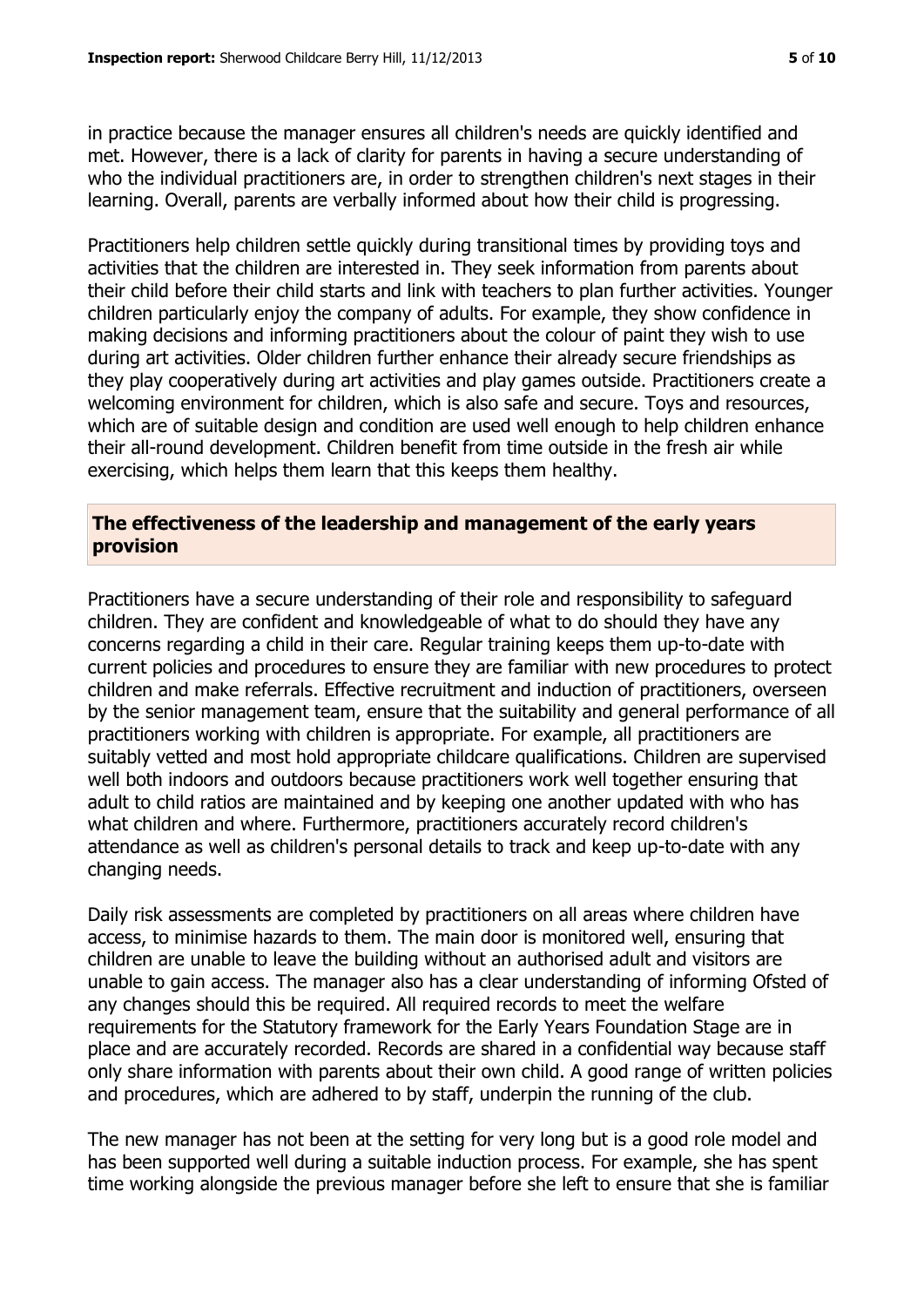with the routines and expectations of the setting. As a result, children are continued to be supported during such changes. However, the methods used to monitor other practitioners performance are not securely embedded and some teaching skills are variable. As a result, children's good progress is not consistently supported. Overall, practitioners have a positive attitude and work well together ensuring children are happy and safe. The setting has worked hard to address the previous actions and recommendations from the previous inspection. For example, practitioners have linked more closely with the host school to exchange information about children's individual learning plans. This is starting to help practitioners to complement children's learning by providing some activities that they know children are particularly interested in.

Practitioners understand and value the importance of listening to children to make improvements from which the children benefit. For example, children make suggestions, such as the introduction of various new toys, which practitioners now provide. This enhances children's all-round development and supports their interests. Furthermore, practitioners also talk to parents to gather their views, which in turn, benefit children. Practitioners understand the importance of valuing parents suggestions by asking questions about their ideas and thoughts to make improvements. The overall partnership with parents is benefitting children suitably. This is because practitioners gather useful information from parents before the children start and regularly keep parents updated on how their child has been during the session. Parents spoken to state that, they 'feel happy with the service that is offered and information is exchanged well'.

## **The Childcare Register**

| The requirements for the compulsory part of the Childcare Register are | Met |
|------------------------------------------------------------------------|-----|
| The requirements for the voluntary part of the Childcare Register are  | Met |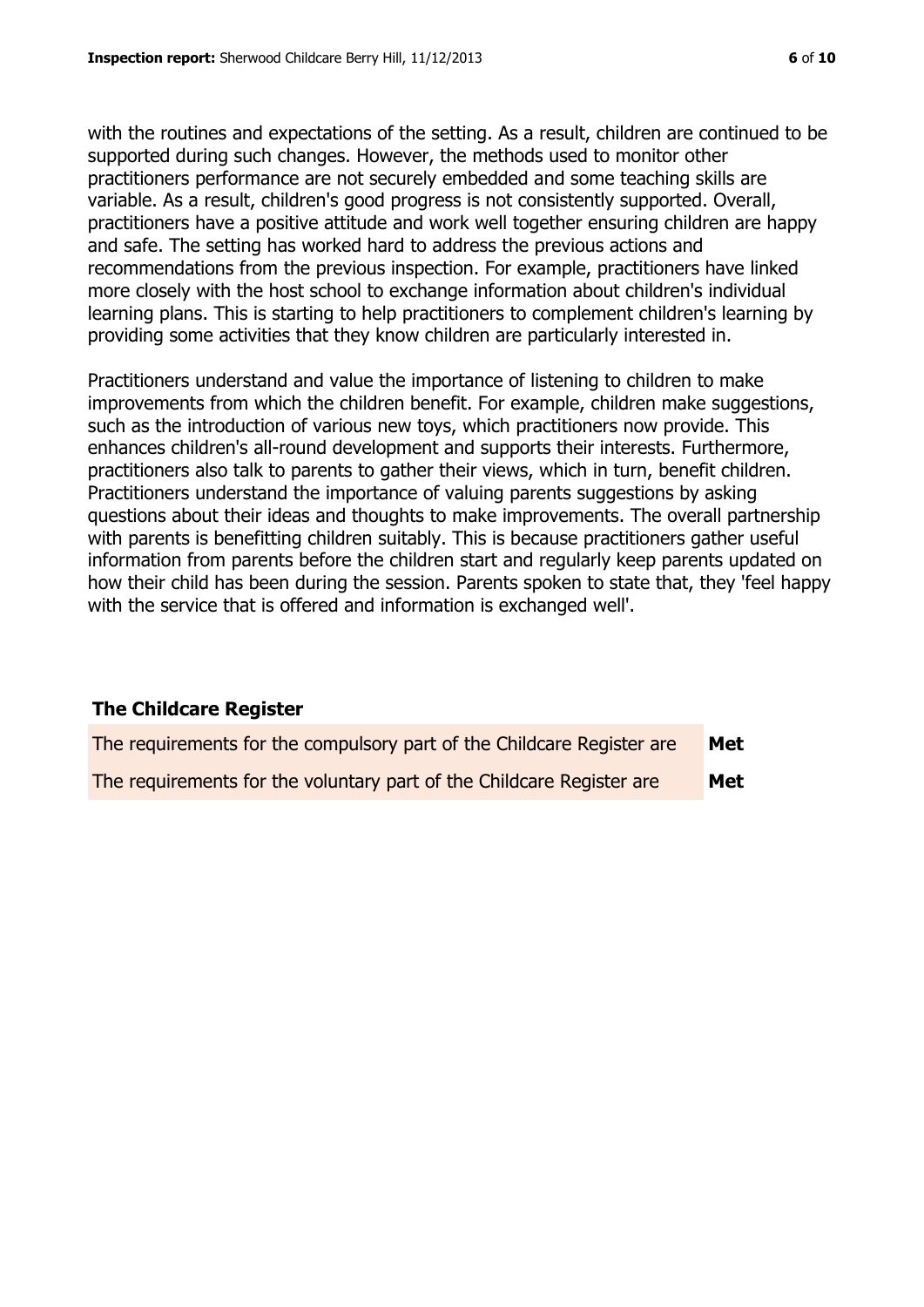## **What inspection judgements mean**

## **Registered early years provision**

| <b>Grade</b> | <b>Judgement</b>        | <b>Description</b>                                                                                                                                                                                                                                                                                                                                                                                |
|--------------|-------------------------|---------------------------------------------------------------------------------------------------------------------------------------------------------------------------------------------------------------------------------------------------------------------------------------------------------------------------------------------------------------------------------------------------|
| Grade 1      | Outstanding             | Outstanding provision is highly effective in meeting the needs<br>of all children exceptionally well. This ensures that children are<br>very well prepared for the next stage of their learning.                                                                                                                                                                                                  |
| Grade 2      | Good                    | Good provision is effective in delivering provision that meets<br>the needs of all children well. This ensures children are ready<br>for the next stage of their learning.                                                                                                                                                                                                                        |
| Grade 3      | Requires<br>improvement | The provision is not giving children a good standard of early<br>years education and/or there are minor breaches of the<br>safeguarding and welfare requirements of the Early Years<br>Foundation Stage. It will be monitored and inspected within<br>twelve months of the date of this inspection.                                                                                               |
| Grade 4      | Inadequate              | Provision that is inadequate requires significant improvement<br>and/or enforcement action. The provision is failing to give<br>children an acceptable standard of early years education and/or<br>is not meeting the safeguarding and welfare requirements of<br>the Early Years Foundation Stage. It will be monitored and<br>inspected again within six months of the date of this inspection. |
| Met          |                         | The provision has no children on roll. The inspection judgement<br>is that the provider continues to meet the requirements for<br>registration.                                                                                                                                                                                                                                                   |
| Not met      |                         | The provision has no children on roll. The inspection judgement<br>is that the provider does not meet the requirements for<br>registration.                                                                                                                                                                                                                                                       |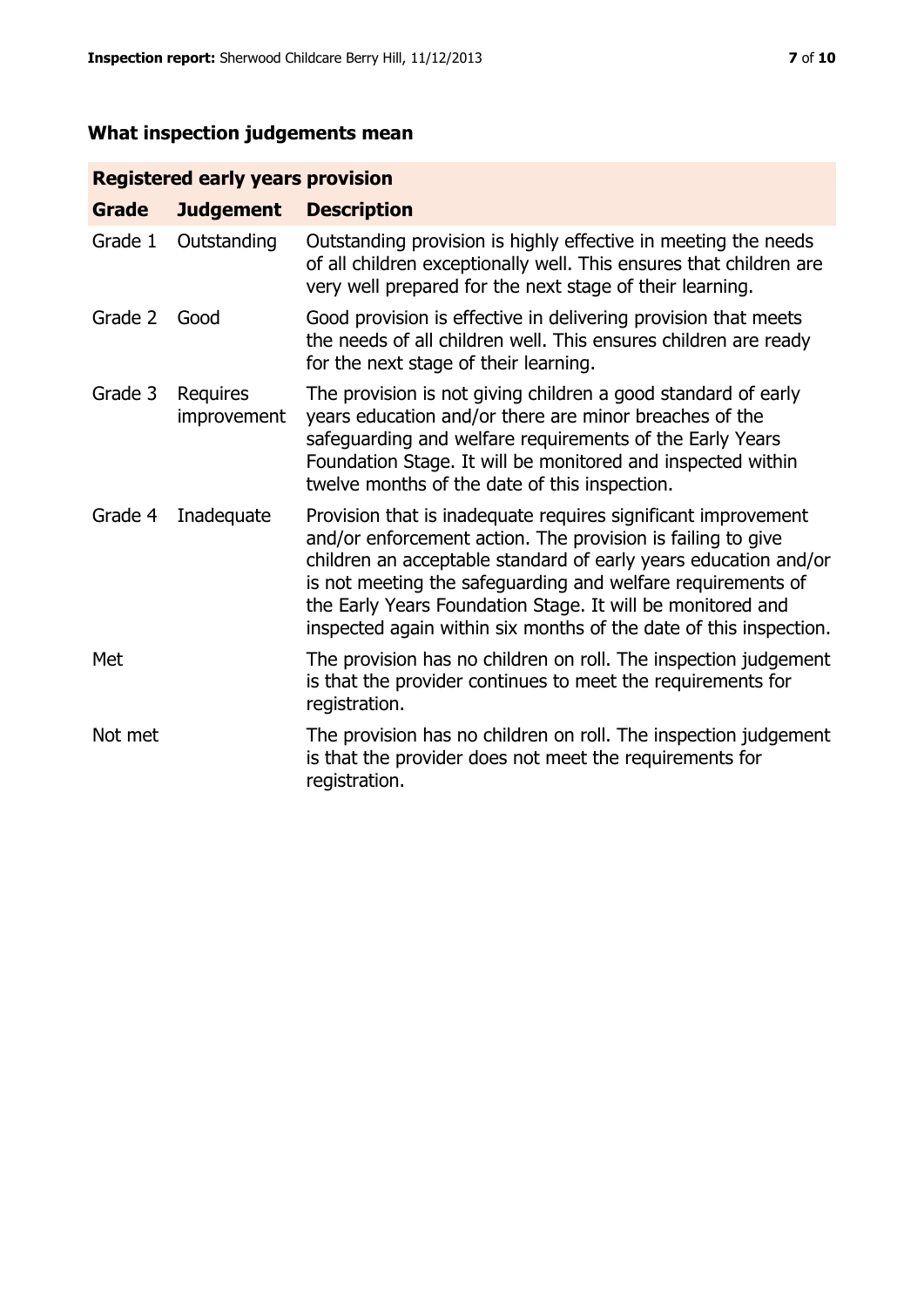### **Inspection**

This inspection was carried out by Ofsted under sections 49 and 50 of the Childcare Act 2006 on the quality and standards of provision that is registered on the Early Years Register. The registered person must ensure that this provision complies with the statutory framework for children's learning, development and care, known as the Early Years Foundation Stage.

## **Setting details**

| Unique reference number            | EY407262                       |
|------------------------------------|--------------------------------|
| <b>Local authority</b>             | Nottinghamshire                |
| <b>Inspection number</b>           | 899602                         |
| <b>Type of provision</b>           |                                |
| <b>Registration category</b>       | Childcare - Non-Domestic       |
| Age range of children              | $0 - 17$                       |
| <b>Total number of places</b>      | 24                             |
| Number of children on roll         | 57                             |
| <b>Name of provider</b>            | Sherwood Childcare Options Ltd |
| <b>Date of previous inspection</b> | 12/12/2012                     |
| <b>Telephone number</b>            | 07859 666155                   |

Any complaints about the inspection or the report should be made following the procedures set out in the guidance *'Complaints procedure: raising concerns and making complaints* about Ofsted', which is available from Ofsted's website: www.ofsted.gov.uk. If you would like Ofsted to send you a copy of the guidance, please telephone 0300 123 4234, or email enquiries@ofsted.gov.uk.

## **Type of provision**

For the purposes of this inspection the following definitions apply:

Full-time provision is that which operates for more than three hours. These are usually known as nurseries, nursery schools and pre-schools and must deliver the Early Years Foundation Stage. They are registered on the Early Years Register and pay the higher fee for registration.

Sessional provision operates for more than two hours but does not exceed three hours in any one day. These are usually known as pre-schools, kindergartens or nursery schools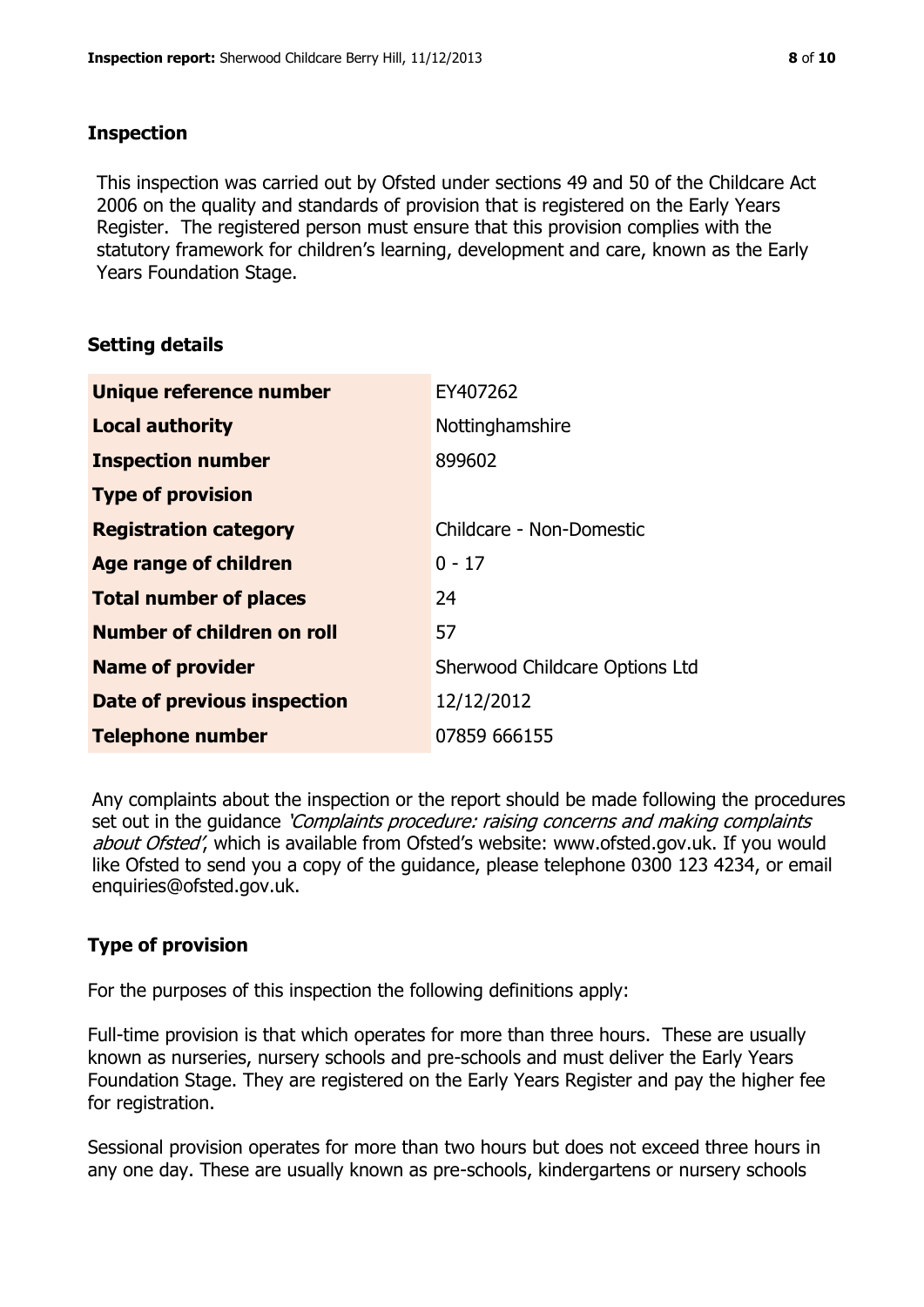and must deliver the Early Years Foundation Stage. They are registered on the Early Years Register and pay the lower fee for registration.

Childminders care for one or more children where individual children attend for a period of more than two hours in any one day. They operate from domestic premises, which are usually the childminder's own home. They are registered on the Early Years Register and must deliver the Early Years Foundation Stage.

Out of school provision may be sessional or full-time provision and is delivered before or after school and/or in the summer holidays. They are registered on the Early Years Register and must deliver the Early Years Foundation Stage. Where children receive their Early Years Foundation Stage in school these providers do not have to deliver the learning and development requirements in full but should complement the experiences children receive in school.